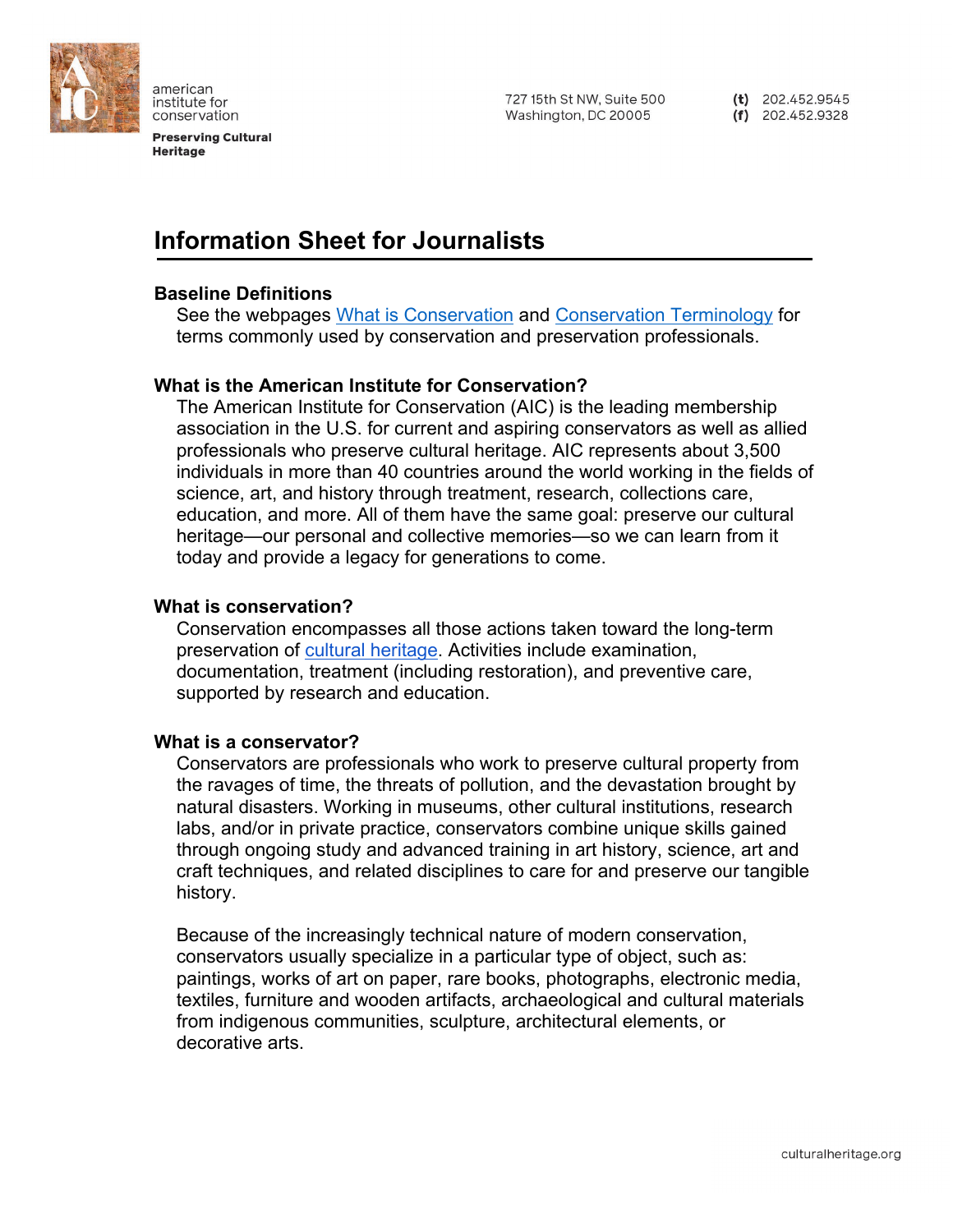## **How does conservation differ from restoration?**

Sometimes confusion arises about the terms "restoration" and "conservation."

- Conservation is the overarching term that includes all aspects of examining, documenting, restoring, treating, and preserving cultural heritage.
- Restoration is a type of conservation treatment. It specifically refers to an attempt to bring cultural property closer to its original appearance. The other type of conservation treatment is stabilization, which refers to an attempt to maintain the integrity of cultural property and to only minimize deterioration.

#### **What is the correct name for people who practice conservation?**

In the United States, people whose primary occupation is the practice of conservation are called "conservators." The term "restorer" is limited as it does not encompass all aspects of the profession. In Europe, some countries use the term "conservator-restorer." "Conservationists" are typically professionals who focus on environmental conservation. Scientists who perform research, including analysis of materials, to support conservation practice are called "conservation scientists."

## **What kind of training does a conservator have?**

Conservators undergo specialized education and training that commonly includes graduate degrees in conservation and several years of internship and hands-on skill development. Education can also take the form of apprentice training for multiple years under supervision of a trained conservator. Conservators formulate and implement all the activities of conservation in accordance with an ethical code like our *[Code of Ethics](http://www.culturalheritage.org/ethics)* [and](http://www.culturalheritage.org/ethics) *[Guidelines for](http://www.culturalheritage.org/ethics)  [Practice](http://www.culturalheritage.org/ethics)*. Information about individual North American graduate programs can be found [on our website.](https://www.culturalheritage.org/about-conservation/become-a-conservator/graduate) The American Institute for Conservation offers [professional membership designations.](https://www.culturalheritage.org/membership/professional-membership)

#### **What kind of skills does a conservator have?**

Along with hand skills, conservators have a strong emphasis on research and collaboration. Conservators work with architects, engineers, art historians, cultural communities, scientists, fabricators, curators, and creators as well as caretakers to determine the best way to care for and preserve items and collections.

#### **Why can conservation treatment take so long?**

Conservators start by examining the object or collection, researching materials and methods, and planning for the best course of action. This might include